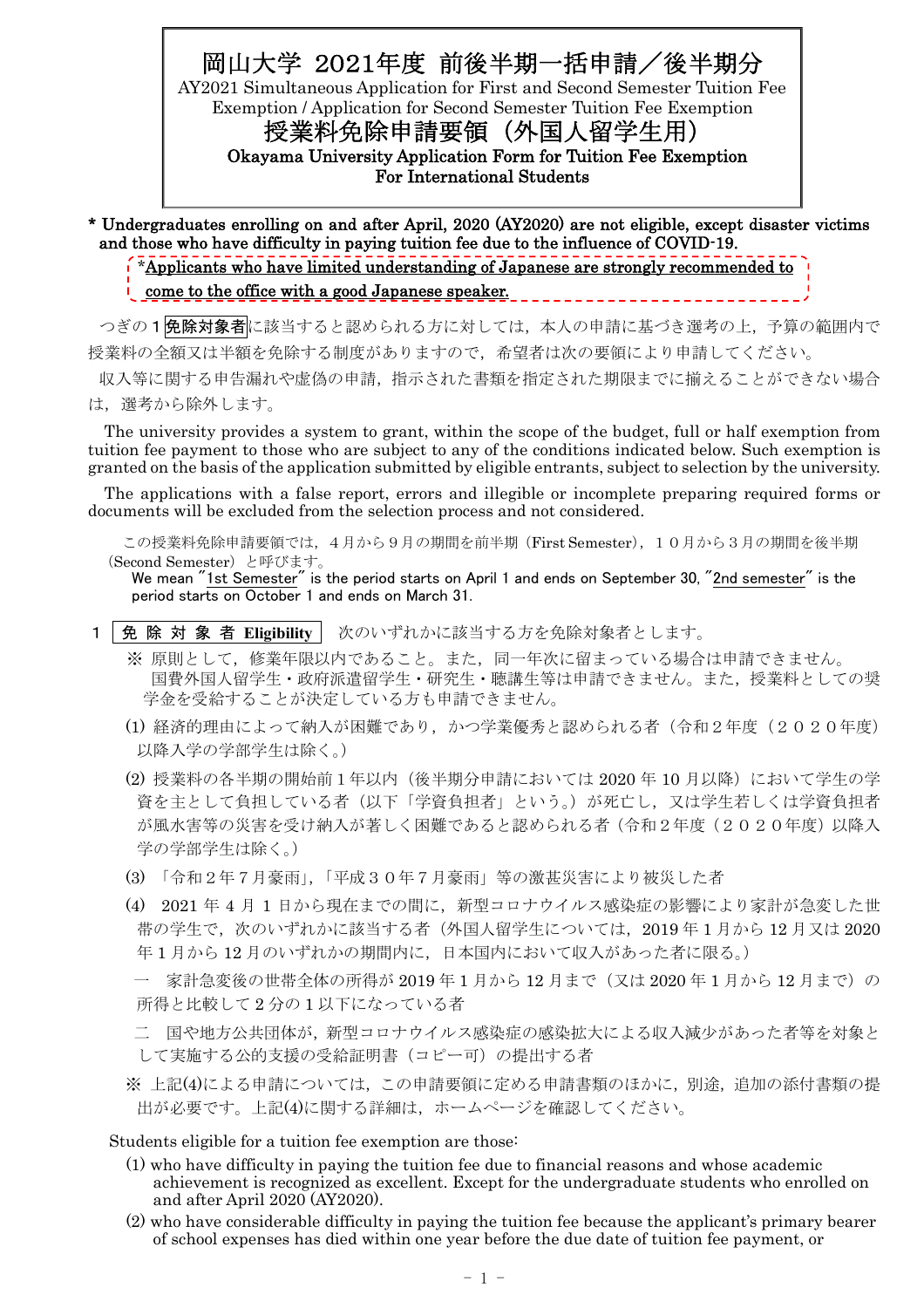because the applicant or his/her school-expenses bearer has suffered damage from wind, flood, or other natural disaster within one year before. Except for the undergraduate students who enrolled on and after April 2020 (AY2020).

- (3) who were heavily damaged from natural disaster such as  $"2020$  Kyushu Floods" or "Torrential" Rains in July 2018" while they stayed in Japan. Both all undergraduates and graduate students are applicable. Those who are supposed to be eligible must make a contact to the Student Support Division beforehand.
- (4) whose income situation have been rapidly deteriorated between April 1, 2021 to the current moment due to the Influence of the COVID-19, and who meet a following condition.
	- The income of you and your spouse (※1) has declined and become less than HALF in comparison with that of 2019 (※2).
	- ※1 : Estimate your/your spouse's current income that have been rapidly deteriorated as below. Declined Current Income = [Total Amount of Payment for Latest 3 Months]  $\times$  4
	- ※2 : In case of International Students who have not had income in Japan between January 2019 to December 2019, your total amount of current income is required to decline and to become less than HALF in comparison with that of 2020.
- \* Students with eligibility of (4) may be required more other forms and certificates. Please find and read details on our website for COVID-19 application.
- \* In principle, students who have remained in the same grade (repeated a grade) or students who have repeated a year are not eligible for tuition fee exemption. In addition, *Monbukagakusho* scholars, students supported by their government, Non-Regular students such as research students, auditors, and students who already have received or will receive scholarship for tuition fee cannot apply for tuition fee exemption.

# 2 申 請 期 間 Application period

後半期分免除申請: 9月(10月新入生・・・10月上旬) 「前半期分免除申請: 3月]

日程の詳細については,掲示及びホームページにてお知らせします。

- ※ 申請期限は厳守とします。(学部生と大学院生では申請期間が異なります。)
- ※ 気象警報発令等により,授業が休講となった場合は,申請受付も休止します。

※ 前半期分授業料免除と後半期分授業料免除で,それぞれ別々に申請が必要ですが,一定条件を満た す申請者については、「前後半期一括申請」が可能です(次の3「前後半期一括申請」を参照し ださい)。

For the 2<sup>nd</sup> Semester: Current Students: in September, Freshmen: Beginning of October [ For next 1st Semester: in March ]

Please check the schedule of the application period posted on the bulletin board of the Academic Affairs Department, Student Support Division, each Faculty (Graduate School), or the Okayama University homepage.

\* Applications submitted after posted deadlines will not be considered.

(Please note! Undergraduate students and graduate students have a different application period.)

- \* In the case of cancellation of classes due to a weather warning or other official emergency notice, the office in charge of application acceptance will also be closed.
- \* Applications for tuition fee exemption need to be made for each semester. If applicants satisfy the prescribed requirements, they can simultaneously apply for exemption from first and second semester tuition fees. (For details, refer to the section "3. Simultaneous application for first and second semester tuition fee exemption" below).
- 3 「前後半期一括申請 について

一定条件を満たす申請者については,前半期分及び後半期分の授業料免除を一括して申請(以下,「前後 半期一括申請」という。)が可能です。

前後半期一括申請は、前半期の授業料免除等申請時に「前後半期一括申請」を選択した場合,後半期分に ついても免除等申請を受け付ける制度です。この場合,原則として後半期時点での申請は不要ですが,後半 期分の申請期間(できる限り事前受付期間内)に追加提出が必要な書類があります。この追加の書類提出を 怠った場合は,後半期の選考対象から除外しますので,注意してください。

一括申請に必要な条件や追加提出が必要な書類の詳細は,この申請要領でよく確認をしてください。また, 授業料免除の選考は前半期分,後半期分の各半期で行いますので,前半期分と後半期分で免除の結果が異な ることがあります。)※10 月入学の方は,前後半期一括申請の対象となりません。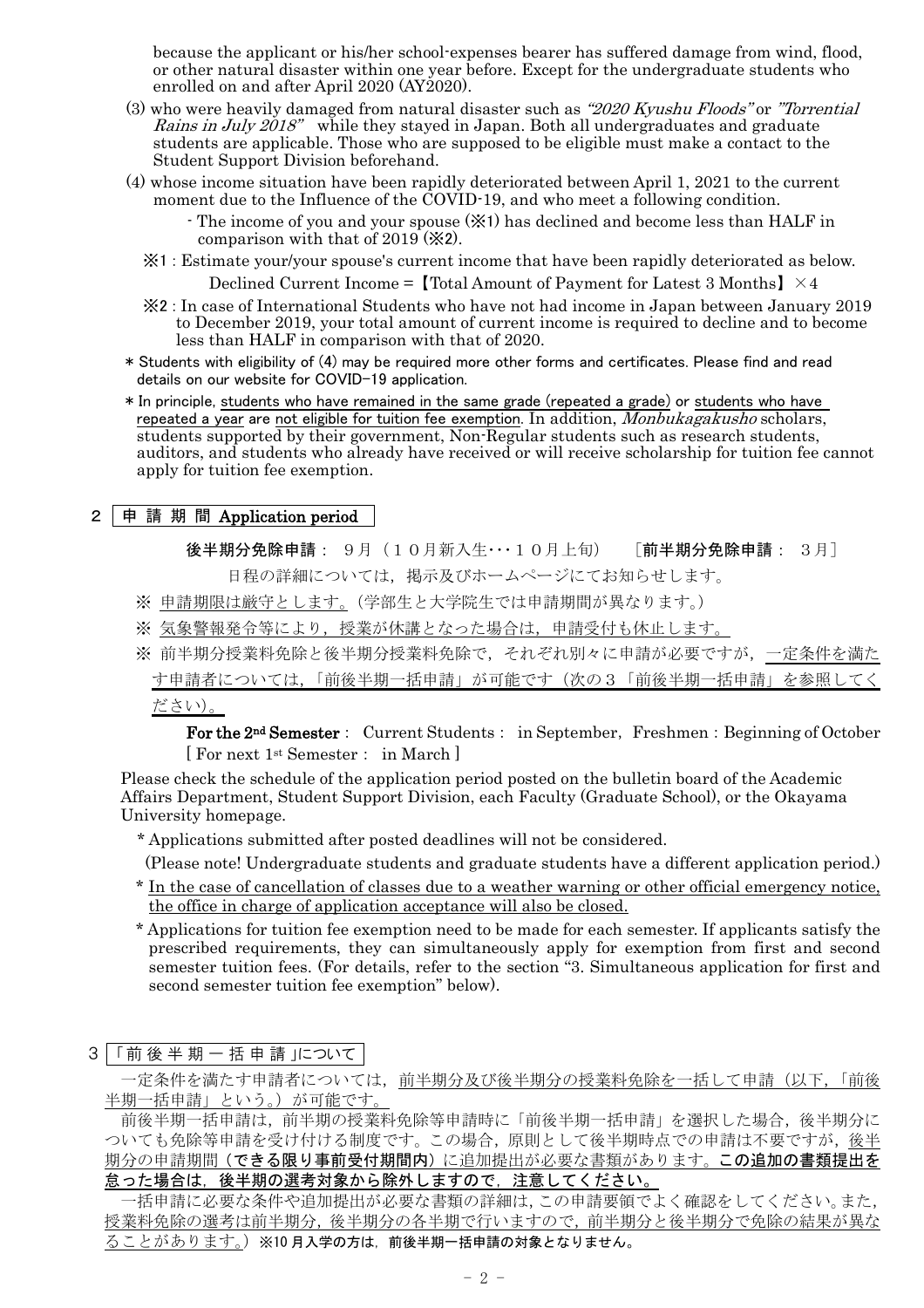Simultaneous application for first and second semester tuition fee exemption

Simultaneous application system for first and second semester is now available. (hereinafter referred to as "the simultaneous application for first and second semester tuition fee exemption") Targeting applicants who satisfy the prescribed requirements.

Under this system, if eligible applicants choose "simultaneous application for first and second semester tuition fee exemption" at the time of application for first semester tuition fee exemption, their application for second semester tuition fee exemption will also be accepted simultaneously. If the simultaneous application is accepted, application during the second semester is not required, as a general rule. However, even if the simultaneous application is accepted, submission of additional documents is required during the application period for second semester tuition fee exemption. (Within Pre-Application period as much as possible.) If you haven't submitted your additional document during the application period for second semester, your simultaneous application will be excluded from the screening for the second semester.

For details of the requirements for the simultaneous application and the additional documents to be submitted, please confirm this application guide. Also, successful applicants for tuition fee exemption are selected separately for each semester; your screening results may differ from the first semester to the second semester.

\* Students enrolling at the University in October are NOT eligible for simultaneous application for first and second tuition fee exemption.

#### 【一括申請の条件】

申請は,前後半期ともに申請内容(家計状況・家族状況・就学状況等)に変更がない方のみが対象です。 以下①~④のいずれかに該当する場合は,前後半期一括申請はできません。

また,前半期の申請結果が「不許可」の場合は,一括申請(後半期分)の対象となりません。 ①前半期と後半期で申請内容(家計状況・家族状況・就学状況等)が少しでも変わる見込みがある場合 ②年度途中で卒業・修了予定の場合 ③年度途中(後半期)から,初めて最短修業年限を超えて在学することとなる場合

④年度内に休学・退学を予定している場合

[Requirements for the simultaneous application]

Eligible applicants of the simultaneous application are those who are expected to have no change in their application documentation (such as their household's financial status, their family status, their registration status and other relevant circumstances) between the first semester and the second semester. Students falling under any of the following items are not eligible for simultaneous application for first and second semester tuition fee exemption.

If your result for the 1st Semester is "no exemption," you are not eligible for the simultaneous application.

- $\Phi$  Students whose application documentation (such as their household's financial status, their family status, their registration status and other relevant circumstances) may have a possibility of change (no matter how little) between the first semester and the second semester.
- Students who will graduate from a graduate course or a postgraduate course of the University
- Students whose registration at the University will exceed the minimum duration of study required for graduation during the academic year concerned (in the second semester)
- Students who intend to take a leave of absence or withdraw from the University during the academic year concerned
- 【一括申請者の追加提出必要書類(後半期分申請時)】
	- 後半期分の手続き時に,申請内容(家計状況・家族状況・就学状況等)に前半期分申請から変更(予定) がない場合は、以下の①~④を後半期分申請期間内【できる限り事前受付期間内】に、授業料免除担当 窓口へ提出してください。【期限厳守】
	- ①前半期申請時に提出した様式1-②「家庭状況調書」のコピーの署名欄に,学生番号,氏名をペンで 記入したもの。
	- ②長3形封筒(120mm×234mm)に 84 円切手を貼り, 返信用住所・氏名, 学生番号を明記したもの。
	- **③2021 年度 (2020 年分) 所得・課税証明書**
	- 7~8ページ「10.所得・課税証明書」に記載のとおり,提出してください。
	- ④「所得・課税証明書の提出者一覧」(黄色い紙)※持っていれば,提出してください。

[Additional documents to be submitted for simultaneous application (at the time of application for second semester tuition fee exemption)]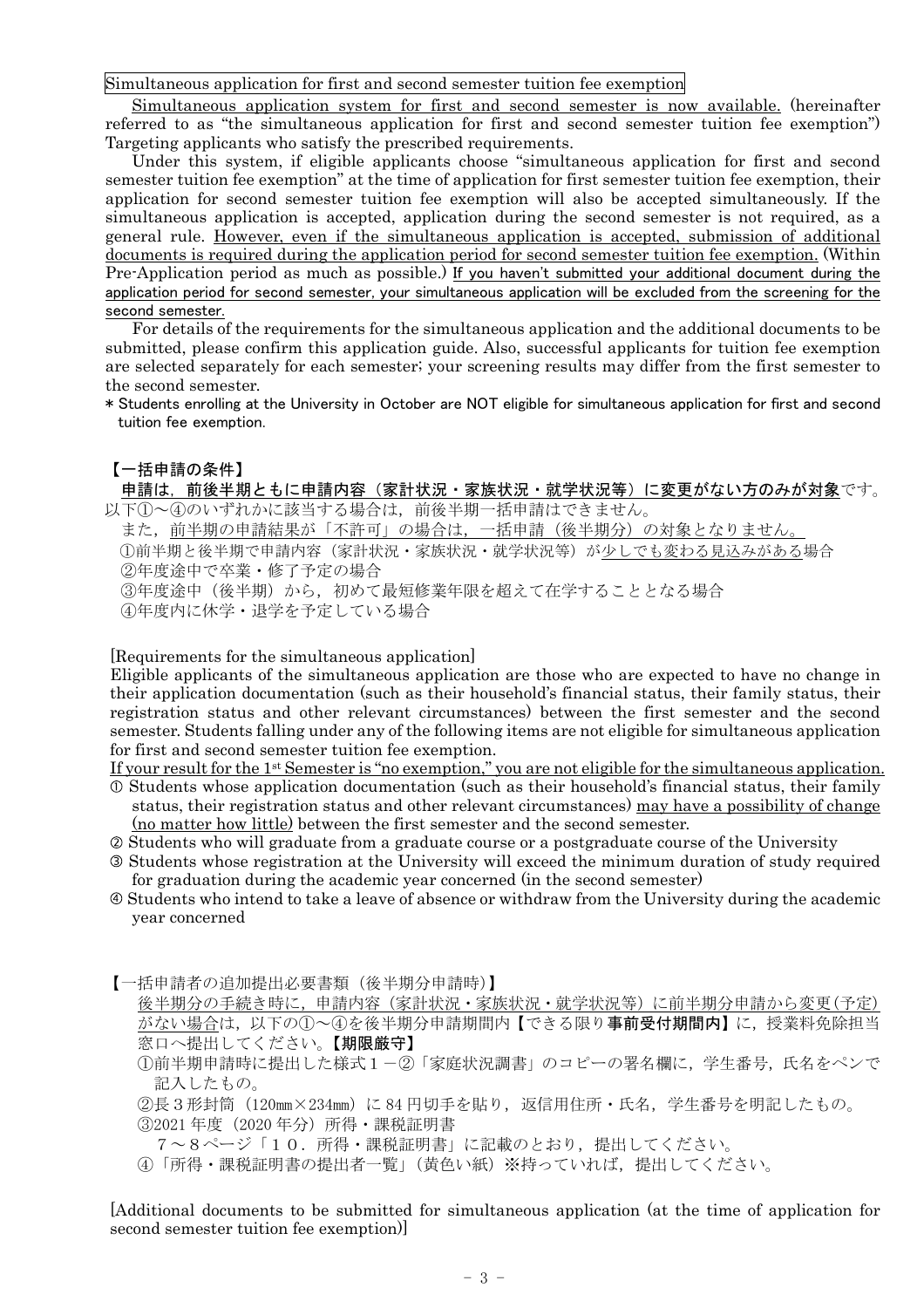If there is and will be no change in your application documentation (such as your household's financial status, your family status, your registration status and other relevant circumstances) from that as of application in the first semester, please submit following  $\mathbb{O} \sim \mathbb{O}$  documents to the office in charge of tuition fee exemption during the application period for second semester tuition fee exemption.

- ① A photo-copy of the Report on Family Status (Form R1-②) that you submitted for first semester (simultaneous) application, filling your name, student ID number and date with a pen in a designated area of the copy.
- ② A return envelope to be used for notification of the screening results of successful applicants for second semester tuition fee exemption. (Use 120mm x 234mm envelope. Write your residence address as of the middle of December and past an 84 Yen postal stamp.)
- ③ "Certificate of Income and Taxation" for 2020. (Fiscal Year 2021) / For the details of this, please have a look at page 7-8, item 10. "Certificate of Income and Taxation."
- ④ List of submitter for Certificate of Income and Taxation. (Printed on the yellow paper.) If you have lost this, you can omit it.

#### 【前後半期一括申請上の注意事項】

10申請内容(家計状況·家族状況·就学状況等)に変更が生じた場合は,後半期分申請受付開始までに「前 後半期一括申請変更申立書」を提出のうえ,改めて後半期分の申請をする必要があります。変更が生 じたにもかかわらず,後半期分の申請がなかったことが後日判明した場合は,一括申請は無効となり, 後半期分の授業料免除を受けることはできません。免除決定後に,変更が生じていた場合の無申請が 判明した場合も,免除許可取り消しとなります。

- ②申請書記載事項に虚偽不正の事実がある場合は,「岡山大学授業料免除及び徴収猶予等取扱規程」第 14 条により,その許可を取り消します。
- ③前後半期一括申請が認められた場合でも,選考は半期ごと行ないます。前後半期一括で免除が認められ るわけではありません。

※後半期分授業料免除申請の要否については,13 ページのフロー図「2021 年度授業料免除申請の要否につ いて」で確認をしてください。

[Matters to note concerning simultaneous application for first and second semester tuition fee exemption]

- If any change has occurred in your application documentation (such as your household's financial status, your family status, your registration status, or other relevant circumstances), you are required to apply again for second semester tuition fee exemption by submitting a Statement to Notify of Changes in Documentation of Simultaneous Application for First and Second Semester Tuition Fee Exemption by the starting date of acceptance of application for second semester tuition fee exemption. If it has been found that you did not complete the required application procedures in spite of the occurrence of a change in your application documentation, your simultaneous application shall be regarded as invalid and you will not be able to receive approval of exemption from second semester tuition fees. Even after you have received approval for second semester tuition fee exemption, if it is found that you have failed to complete the required application procedures, the approval concerned shall be also canceled.
	- In the case of false or dishonest information in your application documents, the approval of tuition fee exemption shall be canceled in accordance with Article 14 of Okayama University Regulations for Exemption for and Deferment from the Payment of Tuition Fees.
	- Even if your simultaneous application for first and second semester tuition fee exemption has been accepted, successful applicants are selected for each semester. Please note that the simultaneous application system does not intend to simultaneously approve exemption from both first and second semester tuition fees.
		- \* **Referring to the flow chart "AY2021 Necessity of Application for Second Semester Tuition Fee Exemption"** provided on page 13, please confirm whether or not you are required to make an application for exemption from **second semester tuition fees.**

| 所属学部等 Faculty or Graduate School                                                                                                    | 担 当 Office responsible                                                                 |
|-------------------------------------------------------------------------------------------------------------------------------------|----------------------------------------------------------------------------------------|
| 文学部,教育学部,法学部,経済学部,理学部,<br>薬学部, 工学部, 環境理工学部, 農学部,<br>マッチングプログラムコース、グローバル・ディスカ<br>バリー・プログラム、教育学研究科、社会文化科学研<br>究科,自然科学研究科,医歯薬学総合研究科(薬学 | 〒700-8530 岡山市北区津島中2-1-1<br>岡山大学学務部学生支援課 (一般教育棟A棟2階)<br>次ページへ続く Continued on next page. |

### 4 提 出 先 Document submission to: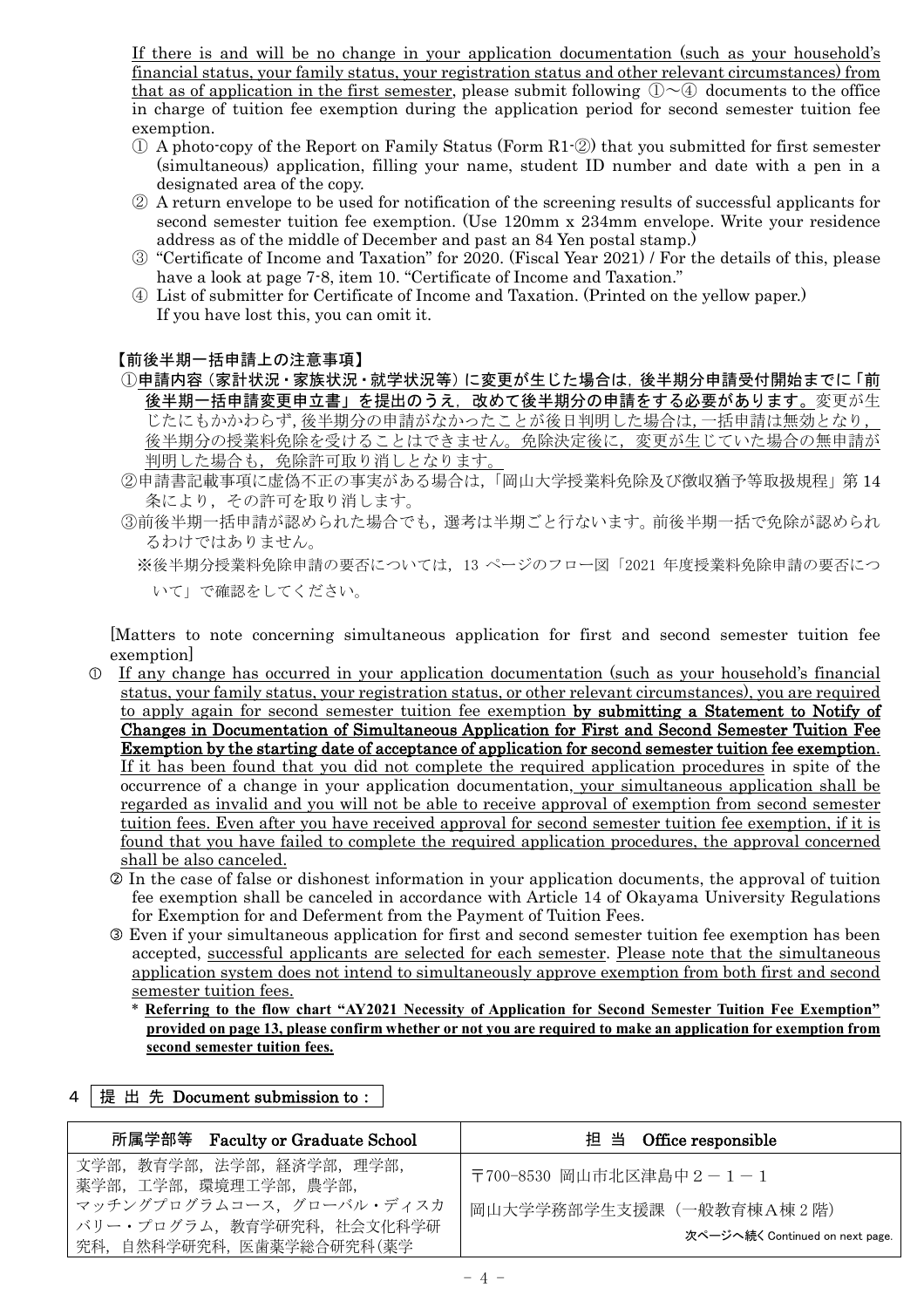| 系), 環境生命科学研究科, ヘルスシステム統合科学<br>研究科, 法務研究科                                                                                                                                                                                                                                                                          | 前ページからの続き Continued from previous page.                                                                                                                                                                                                                                                                                       |
|-------------------------------------------------------------------------------------------------------------------------------------------------------------------------------------------------------------------------------------------------------------------------------------------------------------------|-------------------------------------------------------------------------------------------------------------------------------------------------------------------------------------------------------------------------------------------------------------------------------------------------------------------------------|
| Faculty of Letters, Education, Law, Economics,<br>Science, Pharmaceutical Sciences, Engineering,<br>Environmental Science and Technology, Agriculture,<br>Matching Program Course, DISCOVERY Program<br>for Global Learners, Graduate School of Education,<br>Humanities and Social Sciences, Natural Science and | Academic Affairs Department Student Support Division<br>Okayama University (2nd Floor, Wing-A, General<br>Education Building)<br>2-1-1 Tsushima-Naka Kita-Ward Okayama 700-8530                                                                                                                                               |
| Technology, Graduate School of Medicine, Dentistry and<br>Pharmaceutical Sciences (Pharmaceutical Sciences),                                                                                                                                                                                                      | $086 - 251 - 7211$<br><b>TEL</b>                                                                                                                                                                                                                                                                                              |
| Environmental and Life Science, Graduate School of<br>Interdisciplinary Science and Engineering in Health<br>Systems, School of Law                                                                                                                                                                               | ※受付場所は、受付日程の掲示を確認してください。<br>* Please refer the application schedule on the webpage for the<br>application place.                                                                                                                                                                                                              |
| 医学部医学科 Faculty of Medicine, Medical School                                                                                                                                                                                                                                                                        | 〒700-8558 岡山市北区鹿田町2-5-1                                                                                                                                                                                                                                                                                                       |
| 医学部保健学科 Faculty of Health Sciences, Medical School                                                                                                                                                                                                                                                                | 医歯薬学総合研究科等学務課教務グループ 学生支援担当                                                                                                                                                                                                                                                                                                    |
| 歯学部 Dental School                                                                                                                                                                                                                                                                                                 | The Office in charge of the Student Support, the Academic<br>Affairs Group, the School Affairs Section, Graduate School<br>of Medicine, Dentistry, and Pharmaceutical Sciences,<br>Okayama University                                                                                                                         |
|                                                                                                                                                                                                                                                                                                                   | 2-5-1 Shikata-Cho Kita-Ward Okayama 700-8558<br>086-235-6589<br>TEL                                                                                                                                                                                                                                                           |
| 保健学研究科                                                                                                                                                                                                                                                                                                            | 〒700-8558 岡山市北区鹿田町2-5-1                                                                                                                                                                                                                                                                                                       |
| Graduate School of Health Sciences                                                                                                                                                                                                                                                                                | 医歯薬学総合研究科等学務課教務グループ 保健学科・保健学研究科担当                                                                                                                                                                                                                                                                                             |
|                                                                                                                                                                                                                                                                                                                   | The Office in charge of the Health Sciences<br>Department/the Graduate School of Health Science, the<br>Academic Affairs Group, the School Affairs Section,<br>Graduate School of Medicine, Dentistry, and<br>Pharmaceutical Sciences, Okayama University<br>2-5-1 Shikata-Cho Kita-Ward Okayama 700-8558<br>TEL 086-235-6929 |
| 医歯薬学総合研究科                                                                                                                                                                                                                                                                                                         | 岡山市北区鹿田町2-5-1<br>〒700-8558                                                                                                                                                                                                                                                                                                    |
| 博士課程 (医学系) 及び 修士課程 (医学系・歯学系)                                                                                                                                                                                                                                                                                      | 医歯薬学総合研究科等学務課教務グループ 大学院担当                                                                                                                                                                                                                                                                                                     |
| Graduate School of Medicine, Dentistry and<br><b>Pharmaceutical Sciences</b><br>(Doctor's course(Medical course)), (Master's course)                                                                                                                                                                              | The Office in charge of the Graduate Schools, the<br>Academic Affairs Group, the School Affairs Section,<br>Graduate School of Medicine, Dentistry, and<br>Pharmaceutical Sciences, Okayama University<br>2-5-1 Shikata-Cho Kita-Ward Okayama 700-8558<br>086-235-7987<br><b>TEL</b>                                          |
| 医歯薬学総合研究科 博士課程(歯学系)                                                                                                                                                                                                                                                                                               | 岡山市北区鹿田町2-5-1<br>〒700-8558                                                                                                                                                                                                                                                                                                    |
| Graduate School of Medicine, Dentistry and                                                                                                                                                                                                                                                                        | 医歯薬学総合研究科等学務課教務グループ歯学部担当                                                                                                                                                                                                                                                                                                      |
| Pharmaceutical Sciences (Doctor's course (Dental course))                                                                                                                                                                                                                                                         | The Office in charge of the Dental School, the Academic<br>Affairs Group, the School Affairs Section, Graduate School<br>of Medicine, Dentistry, and Pharmaceutical Sciences,<br>Okayama University                                                                                                                           |
|                                                                                                                                                                                                                                                                                                                   | 2-5-1 Shikata-Cho Kita-Ward Okayama 700-8558<br>086-235-6628<br>TEL                                                                                                                                                                                                                                                           |

#### 5 提 出 方 法 How to submit the documents

新型コロナウイルス感染症の感染拡大の現況にかんがみ、持参又は郵送による申請を受け付けます。

持参の場合は、担当窓口にて学生本人が直接提出してください。(マスクの着用が必要です。)学生本人に面 談により,記載された事項(世帯構成や家計状況等)を確認します。

指定された提出期間に持参できない場合は,事前に持参してください。特に申請期間中に岡山を離れるよう な場合は,日数に余裕をもって持参してください。(後日,追加書類の提出をお願いすることがあります。)

郵送する場合は,必ず,レターパックライトを使用することとし,普通郵便や学内便による送付は不可とし ます。(レターパックライト(370円)は、郵便局のほかローソンでも購入可能です。)

日本国外から送付する場合は, EMS, FedEx, DHL 等の国際スピード配送サービスを使用してください。 申請書提出後に,不足書類や確認事項がある場合は,申請書に記載されている電話番号か,大学が付与した Gメールアドレスに連絡をしますので,速やかに対応してください。不足書類に関する連絡が取れない場合や, 指定された期限までに必要書類の提出ができない場合は,選考の対象外となります。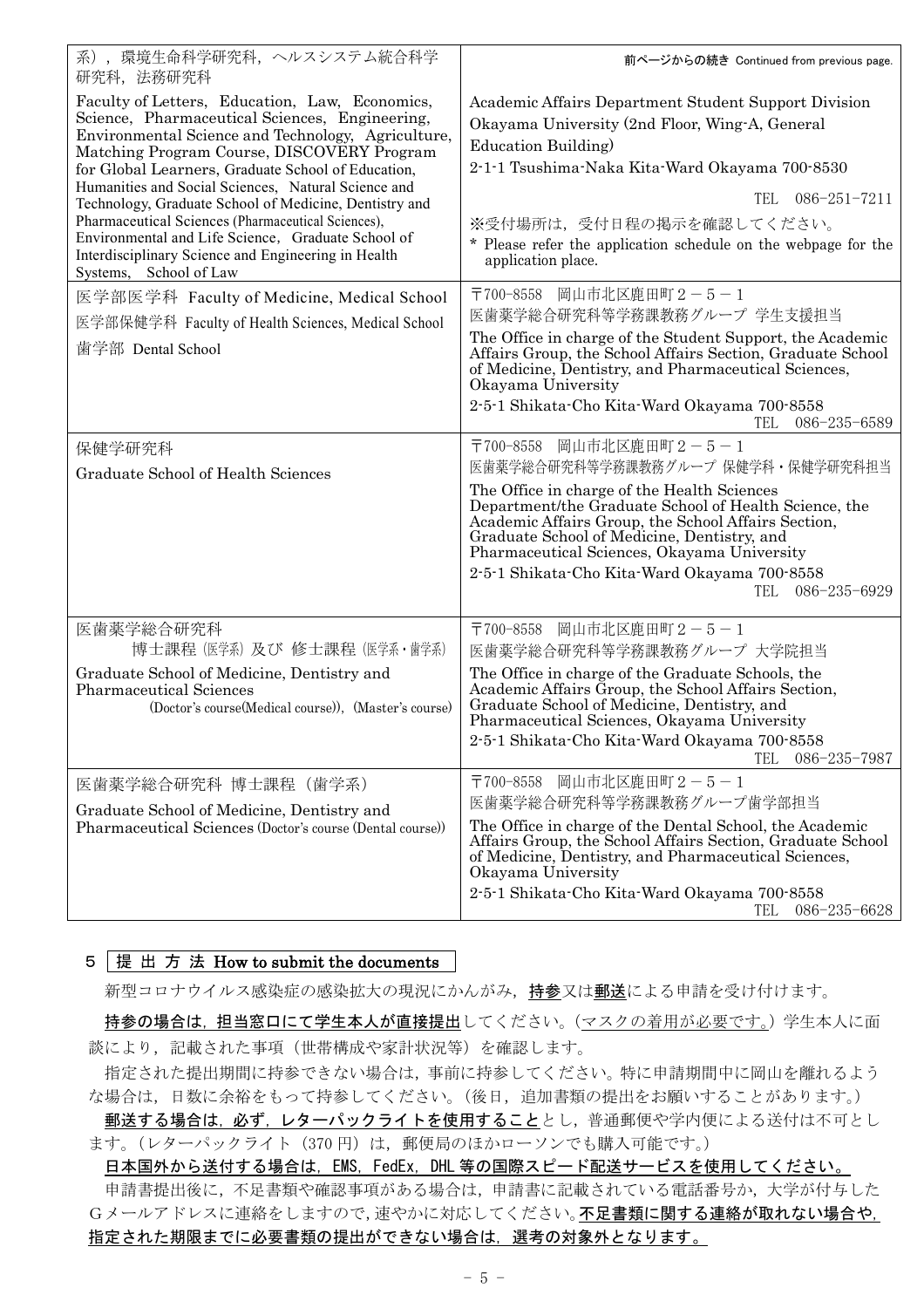Due to a spread of COVID-19, both application by submission in person and by mail are acceptable.

Applicants who intend to submit the application in person to the office must bring his/her application documents by himself/herself. (Make sure to wear your face mask.) You will have an interview from the staff about your family structure and household status and any other situations.

If applicants cannot submit the documents within the required period, applicants have to submit the documents before the required period. Please note that in the case where the applicants will not be in Okayama during the application period, the applicants have to come to the office to submit the documents well in advance. Additional documents may be needed later.

※ 日本語での会話が困難な人は,日本語を話せる人と一緒に来てください。

\_ \_ \_ \_ \_ \_ \_ \_ \_ \_ \_ \_ \_ \_ \_ \_ \_ \_ \_

\*Applicants who have limited understanding of Japanese are strongly recommended to come to the office with a good Japanese speaker.

Applicants who intend to mail the application to the office must send them using "Letter Pack-Lite" envelope. Regular postal mailing and inter-faculty-mailing will not be accepted. (Purchase a "Letter Pack-Lite" envelope for 370 JPY at Post Office or  $\Box \rightarrow \Diamond \angle$  LAWSON Stores, beforehand.)

Applicants who intend to mail the application from outside of Japan must send them by international express mailing service such as EMS, FedEx or DHL.

We may have a contact via phone call or Okadai Gmail those whose forms or documents are incomplete. Your prompt correction is highly appreciated. In case of contact unavailable or incomplete matters have not corrected by the deadline, your application will be excluded from the selection process.

## 6 申請結果の決定の時期 Scheduled date for the decision of the application results

後半期分授業料免除申請: 12月中旬から下旬(予定) 「前半期分授業料免除申請: 7月中旬から下旬(予定)] Second Semester: Middle to late-December (scheduled) [First Semester: Middle to late-July (scheduled)]

免除申請の結果が決定するまでは,授業料の納入は猶与されます。

免除申請結果の通知は,申請時にご自身により提出された封筒により,郵送又は学内便で送付します。 半額免除 及び 不許可の場合は,該当の授業料を指定された期限までに納入してください。

なお,岡山大学授業料免除WEBシステムにより,オンラインで免除選考の結果を確認することもできます。

<https://menjyo.adm.okayama-u.ac.jp/exemption-request-system-for-student/>

※ 学内ネットワークからのみアクセス可能です。

※ 学外からのアクセスには,VPN接続が必要です。

※ VPN接続についてはこちら <https://www.citm.okayama-u.ac.jp/citm/service/openvpn.html>

Applicants for a tuition fee exemption are granted a grace period for their tuition fee payment until they receive notification of approval or rejection of their application for the tuition fee exemption.

The notification of the results of the application for the tuition fee exemption will be sent by mail or inter-campus-mail to the applicant. Applicants, other than those who are fully exempted from tuition payment, must pay the designated tuition fee within the required period.

Okayama University Online System for Tuition Fee Exemption will also accept your request for the result inquiry. Access as following.

<https://menjyo.adm.okayama-u.ac.jp/exemption-request-system-for-student/>

\* Sorry but accessible only from the campus network.

\* Access via VPN connection from outside of the campus network will be accepted.

\* How to VPN (Japanese Only) <https://www.citm.okayama-u.ac.jp/citm/service/openvpn.html>

#### 7 提 出 書 類 Documents to submit

※ 提出された申請書類は,貸出・閲覧等できませんので,申請前に必ずコピーを取っておいてください。 Once the documents are submitted, they cannot be lent, returned for examination, or checked; applicants should take photocopies of all documents before submitting them.

| 提出書類<br>Document to submit  | 意事項<br>留<br><b>Note</b>      |
|-----------------------------|------------------------------|
| 授業料免除申請書(様式留1-①)            | 記入要領を参照し、後半期分授業料免除申請では10月1日現 |
| Application for Tuition Fee | 在の状況について、申請者本人が記入してください。     |
| $(Form R1-1)$<br>Exemption  | ※記入漏れが無いことをよく確認してください.       |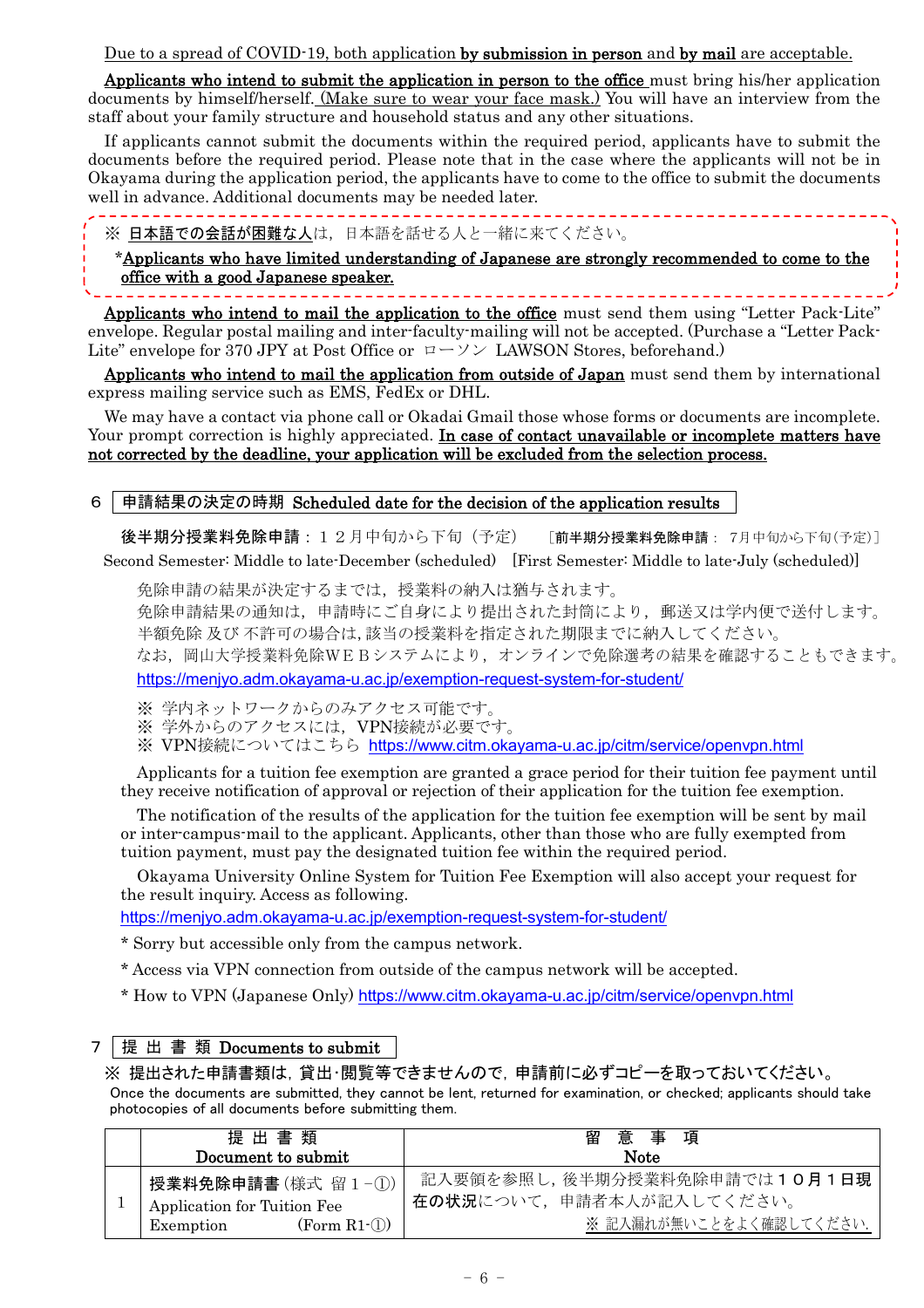| $\overline{2}$ | 家庭状況調書 (様式 留1-2)<br><b>Report on Family Status</b><br>$(Form R1-2)$                                                                                                 | Shall be filled in by the applicant himself/herself, in accordance<br>with the entry guidelines as of October 1st for the 2nd Semester.<br>(As of April 1st for the 1st Semester.)<br>*Please make sure to fill in the form correctly and completely.                                                                                                                                                                                                                                                                                                                                                                                                                                                                                                                                                                                                                                                                                                                                                                                                                                              |  |
|----------------|---------------------------------------------------------------------------------------------------------------------------------------------------------------------|----------------------------------------------------------------------------------------------------------------------------------------------------------------------------------------------------------------------------------------------------------------------------------------------------------------------------------------------------------------------------------------------------------------------------------------------------------------------------------------------------------------------------------------------------------------------------------------------------------------------------------------------------------------------------------------------------------------------------------------------------------------------------------------------------------------------------------------------------------------------------------------------------------------------------------------------------------------------------------------------------------------------------------------------------------------------------------------------------|--|
| 3              | 収入状況等申告書 (様式 留2)<br>Statement of Income Status, etc.<br>(Form R2)                                                                                                   | 奨学金受給を証明するもの及びアルバイトの証明書をあわせ<br>て提出してください。 ※記入漏れが無いことをよく確認してください.<br>Shall be submitted together with certificates regarding<br>scholarship payment and part-time jobs.<br>*Please make sure to fill in the form correctly and completely.                                                                                                                                                                                                                                                                                                                                                                                                                                                                                                                                                                                                                                                                                                                                                                                                                                                          |  |
| $\overline{4}$ | 事情聴取調書 (様式留3)<br>Hearing Report on the Situation of<br>(Form R3)<br>the Applicant                                                                                   | 収入状況に記入したものについては、証明書等をあわせて提出<br>してください。<br>For each specified item concerning income status, submit a<br>relevant certificate, etc.                                                                                                                                                                                                                                                                                                                                                                                                                                                                                                                                                                                                                                                                                                                                                                                                                                                                                                                                                                |  |
| 5              | 収入等に関する書類<br>Documents related to income.                                                                                                                           | 9~10ページの書類で該当する必要書類を提出してください。<br>If you meet the conditions listed on pages 6-10, submit all<br>relevant documents.                                                                                                                                                                                                                                                                                                                                                                                                                                                                                                                                                                                                                                                                                                                                                                                                                                                                                                                                                                                |  |
| 6              | 申請内容確認用紙 (様式留99)<br>Self-check sheet before submission<br>(Form R99)                                                                                                | 申請書類を提出する前に、再度書類を確認してください。<br>Confirm the documents before submission.                                                                                                                                                                                                                                                                                                                                                                                                                                                                                                                                                                                                                                                                                                                                                                                                                                                                                                                                                                                                                             |  |
| $\overline{7}$ | 在留カード (両面の写)【世帯全員分】<br>Residence Card (copies of both<br>sides) or Certificate of Alien<br>Registration (copies of both sides)<br>[of all members of the household] | 世帯全員分を両面コピーして提出してください。<br>Photocopy both sides of the certificates of all members of the<br>household.                                                                                                                                                                                                                                                                                                                                                                                                                                                                                                                                                                                                                                                                                                                                                                                                                                                                                                                                                                                             |  |
| 8              | 健康保険証 (写)<br>【世帯全員分】<br>Health insurance card (copy) [of all<br>members of the household                                                                            | 世帯全員分をコピーして提出してください。<br>Photocopy the cards of all members of the household.                                                                                                                                                                                                                                                                                                                                                                                                                                                                                                                                                                                                                                                                                                                                                                                                                                                                                                                                                                                                                       |  |
| 9              | 封筒と切手(84円分)<br>Envelope and 84 JPY Stamp<br>for Result Notification                                                                                                 | 受付時に専用の封筒をお渡ししますが、郵送により申請する<br>場合は、ご自身で長型3号封筒 (102mm×234mm) をご用意くだ<br>さい。84円分の切手を貼り、本人氏名·学生番号と決定時期に<br>届く住所を記入し、他の申請書類と一緒に提出してください。<br>学内研究室を宛先とする場合は,必ず,学部・研究科名,講<br>座·研究室(研究所·センター)名, 指導教員氏名, 申請者氏名を<br>記入してください。(切手の貼付は不要です。)<br>Students who intend to apply by mail have to prepare an envelope<br>$(120 \text{mm} \times 234 \text{mm})$ beforehand by himself/herself, and paste an $84$ JPY<br>stamp on it.<br>Students who intend to submit his/her application in person, you can<br>get an envelope from office responsible, but please prepare an 84JPY<br>stamp beforehand by himself/herself.<br>Write the applicant's name and the address valid at the time of<br>receiving the result, and submit it together with the application<br>documents.<br>If you would like to have your results letter sent to your affiliation<br>within the University, be sure to write your (the applicant's) name and<br>the name of your faculty/graduate school, course/laboratory (research)<br>institute or center) and academic advisor on the return envelope (no<br>postal stamp required) |  |
| 10             | 所得·課税証明書                                                                                                                                                            | 2021年度(2020年分)所得・課税証明書は,<br>2021年5月下旬~6月上旬に、各市区町村役場で発行されます。                                                                                                                                                                                                                                                                                                                                                                                                                                                                                                                                                                                                                                                                                                                                                                                                                                                                                                                                                                                                                                        |  |
|                | 2021年度(2020年分)のもの                                                                                                                                                   | ※前半期分免除申請では、発行され次第、追加提出してください。                                                                                                                                                                                                                                                                                                                                                                                                                                                                                                                                                                                                                                                                                                                                                                                                                                                                                                                                                                                                                                                                     |  |
|                | [本人及び配偶者のみ]<br>Certificate of Income and Taxation for<br>2020 (Fiscal Year 2021) issued by a                                                                        | Issuance of income certificates for 2020 (fiscal year 2021) are able to<br>be issued at each municipal office in late May, or in early June 2021, at<br>least.                                                                                                                                                                                                                                                                                                                                                                                                                                                                                                                                                                                                                                                                                                                                                                                                                                                                                                                                     |  |
|                | (city/ward/town/village)<br>municipal                                                                                                                               | *When applying for exemption from the tuition fee for the first                                                                                                                                                                                                                                                                                                                                                                                                                                                                                                                                                                                                                                                                                                                                                                                                                                                                                                                                                                                                                                    |  |
|                | government<br>[Applicant and his/her spouse in Japan<br>are required.]                                                                                              | semester:<br>Submit your Certificate of Income and Taxation for 2020 (Fiscal<br>Year 2021) as soon as it becomes available at the municipal office.                                                                                                                                                                                                                                                                                                                                                                                                                                                                                                                                                                                                                                                                                                                                                                                                                                                                                                                                                |  |
|                |                                                                                                                                                                     | 次ページに続く Continued on next page.                                                                                                                                                                                                                                                                                                                                                                                                                                                                                                                                                                                                                                                                                                                                                                                                                                                                                                                                                                                                                                                                    |  |
|                | $-7-$                                                                                                                                                               |                                                                                                                                                                                                                                                                                                                                                                                                                                                                                                                                                                                                                                                                                                                                                                                                                                                                                                                                                                                                                                                                                                    |  |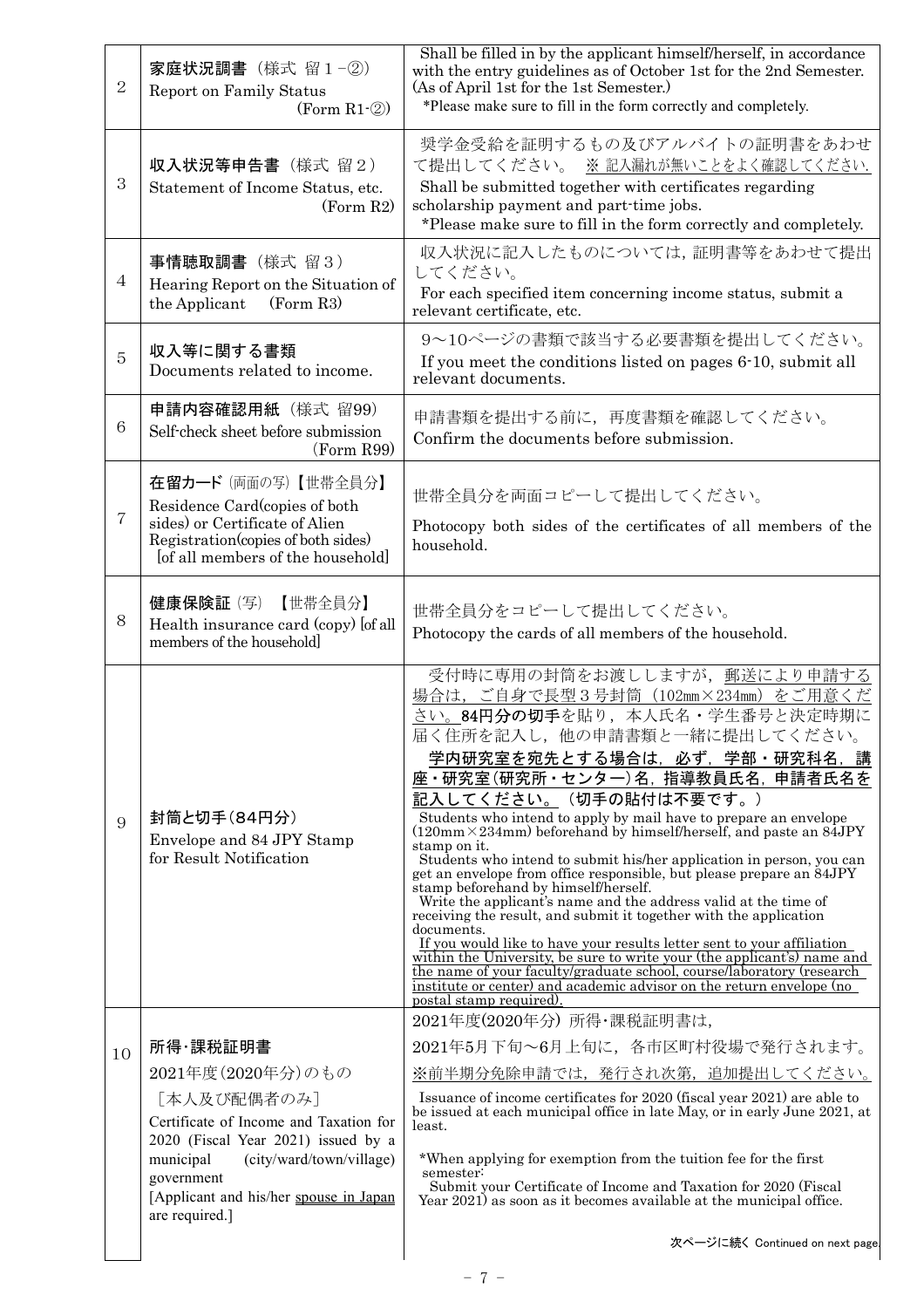|                                                                                                                                                                                                                                                                                                                                                                                                                                                                                                                                                                                                                                                                                                                                                                                                                                                                                     |                                                                                                                                                                                                                                                                                                                                                                                                                                                                            | 前ページからの Continued from previous page.                                                                                                                                                                                                        |  |  |
|-------------------------------------------------------------------------------------------------------------------------------------------------------------------------------------------------------------------------------------------------------------------------------------------------------------------------------------------------------------------------------------------------------------------------------------------------------------------------------------------------------------------------------------------------------------------------------------------------------------------------------------------------------------------------------------------------------------------------------------------------------------------------------------------------------------------------------------------------------------------------------------|----------------------------------------------------------------------------------------------------------------------------------------------------------------------------------------------------------------------------------------------------------------------------------------------------------------------------------------------------------------------------------------------------------------------------------------------------------------------------|----------------------------------------------------------------------------------------------------------------------------------------------------------------------------------------------------------------------------------------------|--|--|
| 10<br>$\mathcal{O}$<br>続<br>さ                                                                                                                                                                                                                                                                                                                                                                                                                                                                                                                                                                                                                                                                                                                                                                                                                                                       | 〔重要〕[Note]<br>・提出のない場合は、書類不備として選考から除外することがあります。<br>・未就学者及び就学者の子(高校生以下)については不要。<br>・所得のない方についても提出が必要。(主婦・主夫・家事手伝い及び高齢者等)<br>「0円」又は「課税台帳に記載なし」等の証明が必要です。                                                                                                                                                                                                                                                                                                                     |                                                                                                                                                                                                                                              |  |  |
| insufficiency of documentation.<br>inclusive).                                                                                                                                                                                                                                                                                                                                                                                                                                                                                                                                                                                                                                                                                                                                                                                                                                      | - If this document is not submitted, your application may be excluded from the selection process due to<br>This certificate is not required for preschool children and "Students" (up to high school,<br>- Certificates of income and taxation are also required regarding family members without<br>income (housewife, stay-at-home husband, elderly, etc.), with a statement to the effect that the<br>income is "0 Yen," that "there is no entry on the tax roll," etc. |                                                                                                                                                                                                                                              |  |  |
| 【要確認】所得・課税証明書提出時の注意事項【必ず, 以下の内容を確認し, 必要な対応後に提出をしてください。】<br>2021 年度(2020年分)所得・課税証明書の金額は、2020 年分源泉徴収票, 給与等支払証明書, 確定申<br>告書等の金額と基本的には一致します。<br><b>[Attention]</b> About Certificate of Income and Taxation for 2020 (Fiscal Year 2021) <b>[Before submission, confirm</b><br>the notes below to ensure that all the necessary documents are fully prepared.<br>The amount of money for the Certificate of Income and Taxation for 2020 (Fiscal Year 2021) is basically<br>corresponding to the amounts recorded on the withheld tax slip, the salary payment certificate, and the<br>final tax returns book of 2020, etc.<br>2021年度(2020年分)所得・課税証明書を提出する際には,所得・課税証明書の金額と収入に関する書類<br>(源泉徴収票 等)の金額に違いがないか確認して提出してください。<br>Applicants have to submit their Certificates of Income and Taxation after checking their listed income is<br>equal to the withheld tax slips submitted before. |                                                                                                                                                                                                                                                                                                                                                                                                                                                                            |                                                                                                                                                                                                                                              |  |  |
| 所得・課税証明書の取得<br>The income certificate<br>is obtained.                                                                                                                                                                                                                                                                                                                                                                                                                                                                                                                                                                                                                                                                                                                                                                                                                               | 所得・課税証明書の金額と提出した収<br>入に関する書類の金額が同じ<br>"Amount of money from the income<br>certificate" = "Amount of money of the<br>withheld tax slips"<br>所得・課税証明書の金額より、提出した<br>収入に関する書類の金額が多い<br>所得・課税証明書 < 収入に関する金額<br>"Amount of money from the income<br>certificate" is less than "Amount of<br>money of the withheld tax slips."                                                                                                                                                    | 免除担当へ所得·課税証明書を<br>提出<br>Submit the income certificate<br>to the office in charge<br>金額が多い理由を免除担当へ申<br>し出のうえ、所得·課税証明書を<br>提出<br>Submit to the office in charge<br>an income certificate and<br>explain the difference between<br>the amounts. |  |  |
|                                                                                                                                                                                                                                                                                                                                                                                                                                                                                                                                                                                                                                                                                                                                                                                                                                                                                     | 所得・課税証明書の金額より、提出した<br>収入に関する書類の金額が少ない<br>所得・課税証明書 > 収入に関する金額<br>"Amount of money from the income<br>certificate" is greater than "Amount"<br>of money of the withheld tax slip."                                                                                                                                                                                                                                                                                           | 免除担当へ申し出のうえ<br>差額の収入に関する書類と<br>所得・課税証明書を提出<br>Provide to the office in charge<br>of certifying the exemption<br>documents related to the<br>difference in income as well as<br>proof.                                                        |  |  |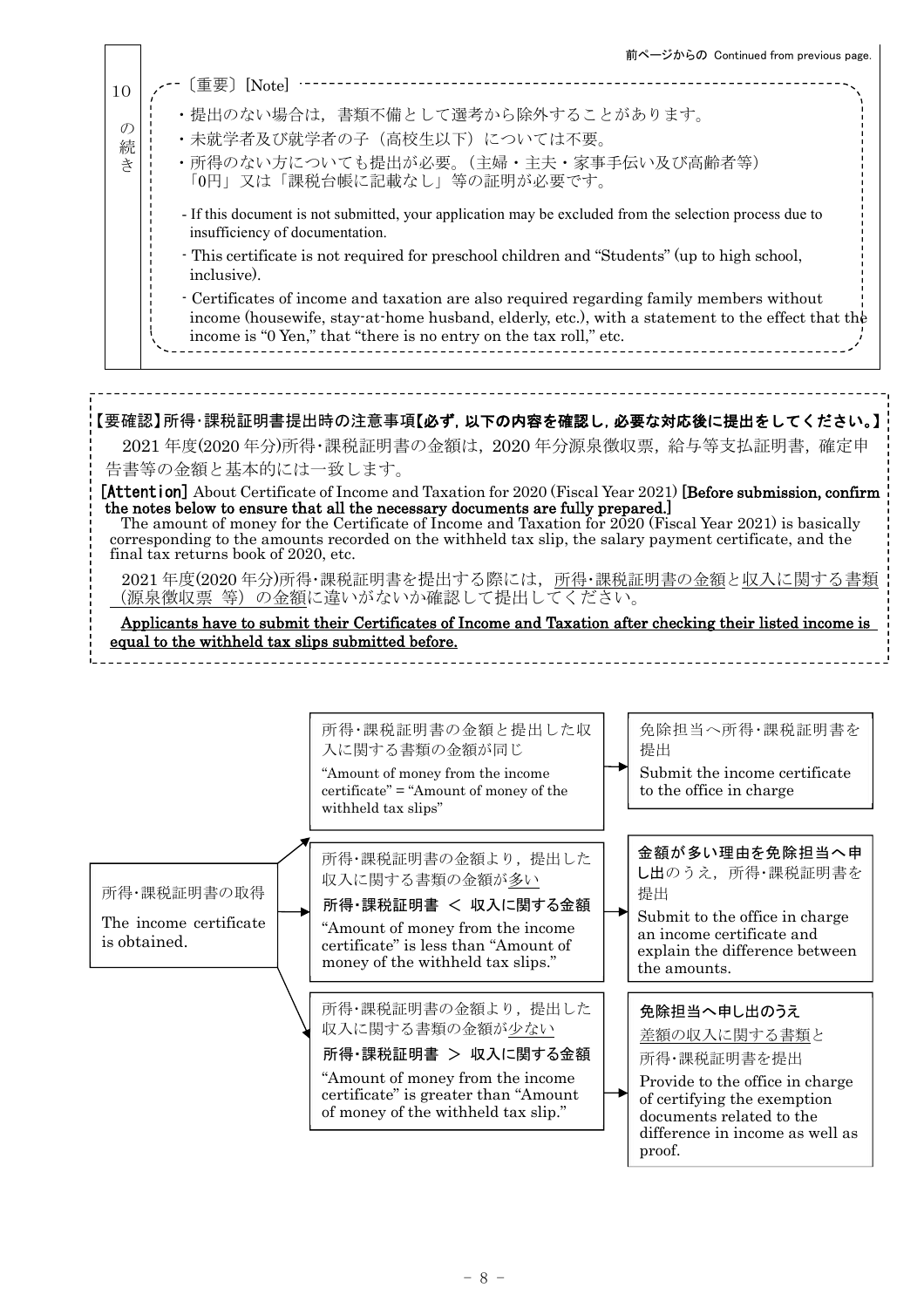## ■収入等に関する書類 Documents concerned with the income.

下記の該当する区分について,○のついた書類をすべて提出してください。 If any of the following conditions apply to you, submit all relevant documents marked with "○."

| 分 Condition<br>区                                                                                                                                                                                                                   | 必 要 書 類 Required document                                                                                                                                                                                                                                                                                                                                                                                                                                                                                                                                                                                                                                                                                                                                                                                                                                                                                                                                                                                                                                                                        | 発行機関等<br>Issuing<br>organization, etc.                                                                                       |
|------------------------------------------------------------------------------------------------------------------------------------------------------------------------------------------------------------------------------------|--------------------------------------------------------------------------------------------------------------------------------------------------------------------------------------------------------------------------------------------------------------------------------------------------------------------------------------------------------------------------------------------------------------------------------------------------------------------------------------------------------------------------------------------------------------------------------------------------------------------------------------------------------------------------------------------------------------------------------------------------------------------------------------------------------------------------------------------------------------------------------------------------------------------------------------------------------------------------------------------------------------------------------------------------------------------------------------------------|------------------------------------------------------------------------------------------------------------------------------|
| 本人と配偶者の<br>アルバイト 及び 定職<br>(短期・一時的なものもすべて)<br>The applicant and/or his/her<br>spouse have Part-time / Regular<br>jobs.<br>[Required for all part-time]<br>jobs, including any done for a<br>short period of time or<br>occasionally | ■2020年1月~12月のアルバイト・定職に関する<br>○2020年分の源泉徴収票 (写)<br>給与等支払証明書 (様式留4)<br>又は<br>※ 2021年度前半期分の申請時に提出している場合は、提出不要です。<br>※ 源泉徴収票は様式 (別紙)に貼り付けて提出してください。<br>※ 岡山大学での TA·RA についても必要です。<br>About part-time / regular jobs from January to December<br>in 2020<br>o Withheld tax slip (源泉徴収票 Gensen-Choshu-Hyo) for<br>2020 (copy), or Certificate of Salary Payment. (Form R4)<br>* Not necessary to submit this if you've already submitted for<br>application for $1st$ semester.<br>* The withheld tax slip should be pasted in the annex.<br>* Also required for Teaching Assistants (TA) or<br>Research Assistants (RA) in Okayama University.<br>■申請時現在(後半期分申請では10月1日)に雇用されてい<br>るアルバイト・定職に関する<br>〇給与等支給 (見込) 証明書 (様式留5)<br>About part-time / Regular jobs the applicant (spouse) has<br>at the time of application as of October 1st for the 2 <sup>nd</sup><br>Semester.<br>$\circ$ Certificate of (Expected) Salary Payment (Form R5)<br>■2021年度に岡山大学で TA·RA をしている人は,<br>8 注意事項(4)の書類を提出してください。<br>Applicants who is scheduled to work as TA or RA in<br>$AY2021$ refer to page 11 (note $8(4)$ ). | 勤務先<br>Employer                                                                                                              |
| 奨学金受給者<br>本人及び配偶者が,<br>2020年度及び2021年度に<br>受給している場合<br>Scholarship recipient<br>(In case of yourself and spouse)<br>receive scholarship in AY2020<br>or $AY2021$                                                                    | ○奨学生証等受給のわかるもの<br>※ 2021年度前半期分の申請時に提出している場合は、提出不要です。<br>【岡山大学で応募した奨学金についても、奨学生証等を提出してください。<br>いずれの奨学金も、収入状況等申告書(様式留2)に記載してください。】<br>○ Certificate of scholarship recipient or other document<br>indicating scholarship payment<br>Not necessary to submit this if you've already submitted for<br>application for 1 <sup>st</sup> semester.<br>[Required for all scholarships, including the case of<br>application at the office of Okayama University. In<br>any case, please fill in the status of the scholarship<br>on the income status table (Form $R2$ ).                                                                                                                                                                                                                                                                                                                                                                                                                                                                                                                                | 奨学団体,<br>各学部, 研究科等<br>の教務担当<br>Scholarship<br>Organization<br>or<br>Student Affairs of<br>your Faculty or<br>Graduate School |
| 高校生以上の就学者<br>"Student" in high school or in<br>higher education                                                                                                                                                                    | ○在学証明書 又は 生徒証 (写)<br>※申請者本人のものは不要<br>oCertificate of enrollment at the school, or student ID<br>card $\langle$ copy $\rangle$ (*Except for the applicant)                                                                                                                                                                                                                                                                                                                                                                                                                                                                                                                                                                                                                                                                                                                                                                                                                                                                                                                                        | 学<br>在<br>校<br>The school at<br>which the Student<br>is enrolled                                                             |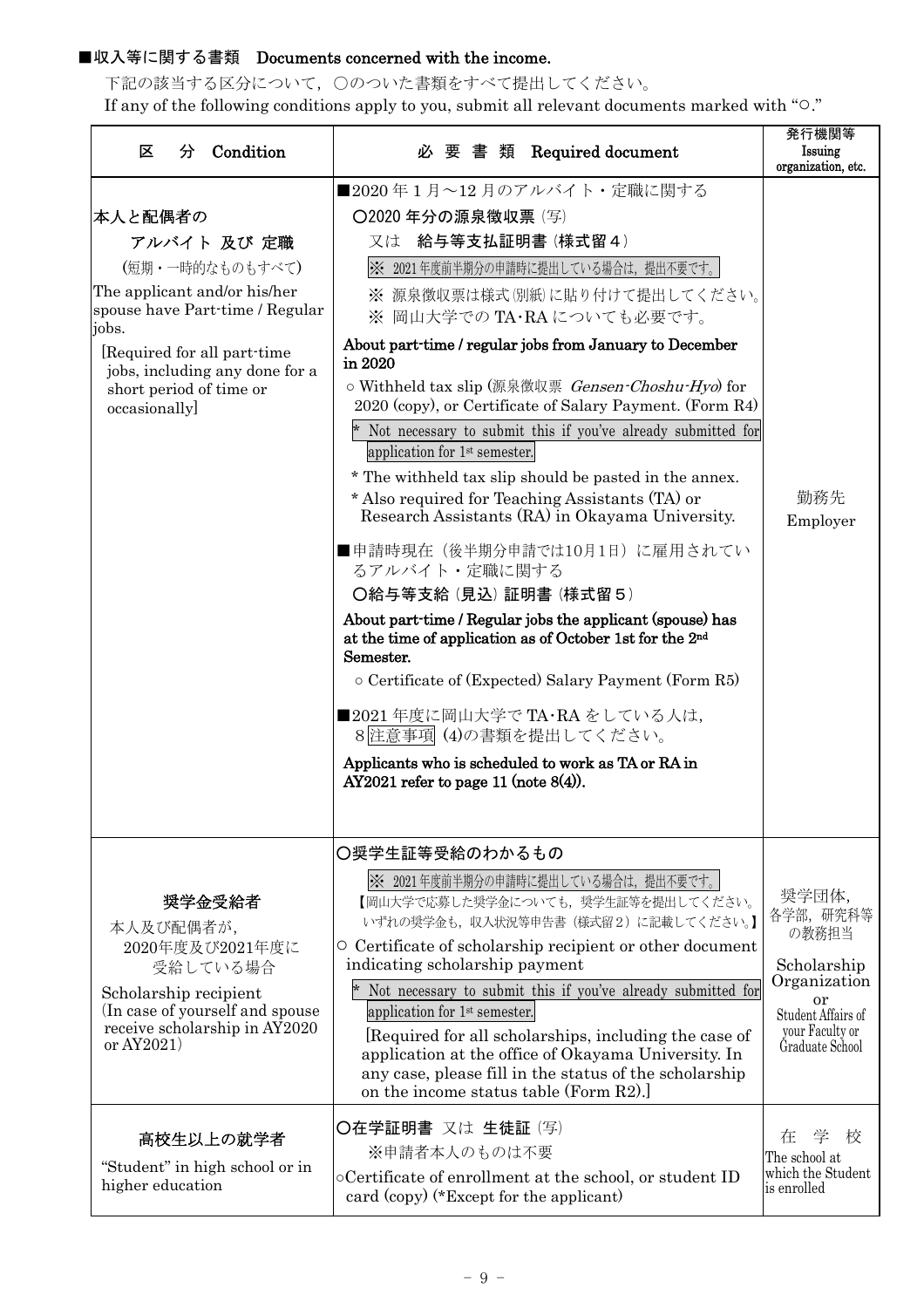| Condition<br>区<br>分                                                                                                                                                                                   | Required document<br>必要書類                                                                                                                                                                                                                                                                                                                                                                                                                                                                                        | 発行機関等<br>Issuing<br>organization, etc.                                                  |
|-------------------------------------------------------------------------------------------------------------------------------------------------------------------------------------------------------|------------------------------------------------------------------------------------------------------------------------------------------------------------------------------------------------------------------------------------------------------------------------------------------------------------------------------------------------------------------------------------------------------------------------------------------------------------------------------------------------------------------|-----------------------------------------------------------------------------------------|
| 本人の被災<br>The applicant is a disaster<br>victim.                                                                                                                                                       | O罹災証明書 (被災内容が記載されたもの)<br>○修理費等の領収書 (写)<br>※ 「令和2年7月豪雨」, 「平成30年7月豪雨」等により本人が<br>被災した場合は、8注意事項 (5) 「令和3年7月豪雨」,「平成<br>30年7月豪雨」等により家計支持者が被災した場合についてを<br>ご覧ください。<br>* If the applicant student is a victim of the disasters<br>caused by such as "2020 Kyushu Floods" or<br>"Torrential Rains in July 2018", refer to (5) Special<br>deduction for victim students of the 8. Note section.<br>o Certificate of disaster damage (indicating the amount of<br>damage)<br>$\circ$ Receipt of repair expenses, etc. (copy) | 市区町村役場,<br>消防署,<br>建築業者等<br>Municipal Office,<br>Fire department,<br>home builder, etc. |
| 特別な事情による<br>修業年限超過者等<br>Applicant who stays at the<br>university, due to a special<br>reason, for a period exceeding<br>the minimum period required<br>for graduation/completion of<br>his/her course | ○授業料免除申請対象事由調査書<br>※該当者は、事前に担当まで申し出てください。<br>o jugyoryo menjoshinsei taishojiyu chosasho<br>* In principle, students who have repeated a grade or who have<br>repeated a year are NOT eligible for tuition fee exemption.<br>If this condition applies to you, contact the office responsible<br>well in advance.                                                                                                                                                                                                |                                                                                         |
| 特に説明を要する場合<br>If you need to make a special<br>explanation                                                                                                                                            | 〇申立書 (様式留6)<br>o Special Explanatory Statement (Form R6)                                                                                                                                                                                                                                                                                                                                                                                                                                                         |                                                                                         |
| その他<br>Other                                                                                                                                                                                          | ○大学が必要と認めた書類<br>o As determined necessary by the university                                                                                                                                                                                                                                                                                                                                                                                                                                                      |                                                                                         |

#### 8 注 意 事 項 Note

(1) 授業料免除申請は,申請者数や予算により結果が異なります。

前回の免除申請の結果と異なることがありますので,了解しておいてください。

前半期分免除申請の結果が学業成績により「不許可」の場合は,後半期分免除申請でもほとんどの場合 同じ結果となります。

不許可の理由が家計の場合で,10月1日現在(後半期分免除申請時)の家計の状況が,5月以降に変化 している場合は,結果が変わる場合もあります。

なお、前後半期一括申請をする場合は、3「前後半期一括申請」について(2ページ)を熟読し、必要 な手続きをしてください。申請内容(家計状況・家族状況・就学状況等)に変更(予定)がある場合等は, 前後半期一括申請の対象となりませんので,よく確認をし,必要な手続き漏れ等による不利益を被ること のないよう注意してください。

Please understand that tuition fee exemptions are determined according to the budget and the number of applicants so results may vary from one semester to the next.

In the case that the result of the 1<sup>st</sup> semester is "no exemption" due to academic achievement, the 2<sup>nd</sup> semester result will likely be "no exemption".

When the "no exemption" was due to the applicant's income or the applicant's family's income, if there is a worsening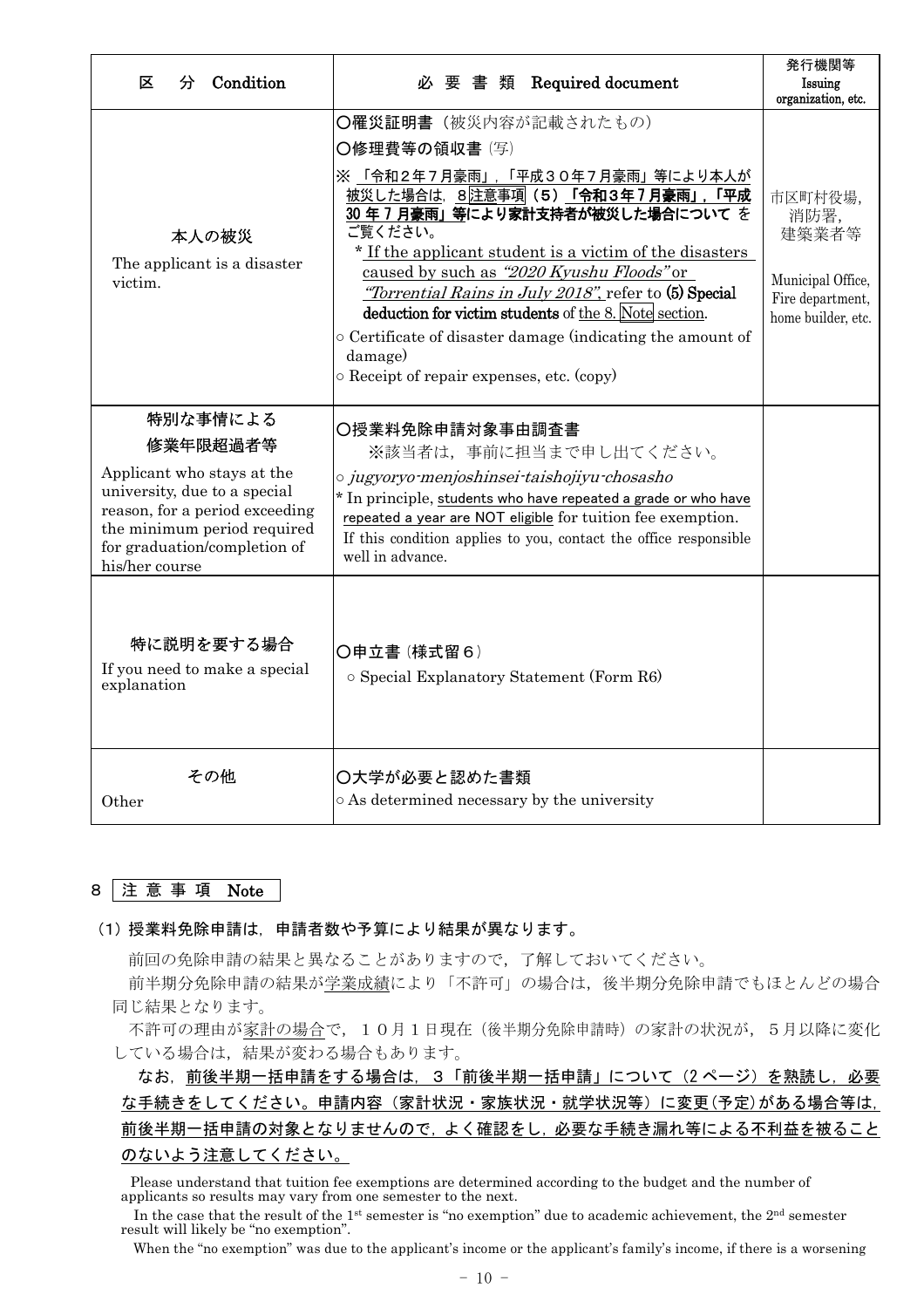in the applicant's financial situation, the tuition fee exemption result may be changed.

If you would like to make a simultaneous application for first and second semester tuition fee exemption, be sure to thoroughly read the section "3. Simultaneous application for first and second semester tuition fee exemption" (page 2) before following the necessary procedures. If there is or will be any change in your application documentation (such as your household's financial status, your family status, your registration status, or other relevant circumstances), you will not be eligible for simultaneous application; please confirm the details in advance so that you will not be at a disadvantage due to failure to complete the necessary procedures.

- (2)·申請書類は,家庭状況をよく確認し,原則として,後半期分免除申請では10月1日現在(予定)[前 半期分免除申請では4月1日現在(予定)]の状況を申請者本人が記入してください。
	- ・申請理由・家計状況が不明な申請は受け付けできません。
	- ・記入すべきことが書かれていないとき,必要書類が提出できないとき,判読しにくいなど,申請書類 に不備がある場合は、選考から除外することがあります。
	- •不明な点があれば、早めに担当まで問い合わせてください。
	- ・申請書提出後,後半期分免除申請では10月1日(前半期分免除申請では4月1日)の状況に変化が あった場合は,速やかに申し出て申請内容の訂正をしてください。(例えば,転居や新しいアルバイト を始めた場合など)

#### ※ 未申告の内容が判明した場合等には,申請取り消しとなることがあります。

また、選考結果が決定する前までに休学や退学をする場合は、速やかに申し出てください。

- ・On the application form the applicant must clearly disclose their family financial situation as of April 1st for the 1<sup>st</sup> semester and October 1st for the 2<sup>nd</sup> semester.
- ・Information requested for the application must be fully completed.
- ・Applications without sufficient documentation or without sufficient justification supporting the request for the tuition fee exemption will be rejected. Other causes of rejection are illegible documents, incomplete documents, and errors in the application.
- ・If you have any questions, contact the relevant office as early as possible.
- $\cdot$  After submission, as of April 1st for the 1<sup>st</sup> semester, October 1st for the 2<sup>nd</sup> semester, if an applicant's financial situation has changed (new address, new employment) applicants must update their status as soon as possible.

\*Applications with any errors may be cancelled and not be considered.

In the case of temporary absence from school or withdrawal from school before the determination of tuition fee exemption, contact the relevant office as early as possible.

(3) 提出された書類等は,返却,貸出及び閲覧ができません。

授業料免除申請で提出する全ての書類は,提出前に必ずコピーを取っておいてください。

後半期分授業料免除申請では,状況に変更がない場合も前半期分授業料免除申請と同様の書類の提出が必 要ですが,前半期分授業料免除申請で提出した書類のコピーが利用できるものもあります。

# また,一括申請が認められた場合は,前半期に提出した「家庭状況調書」(様式 R1-②のコピー)の提出が

## 必要になります。

Documents once submitted cannot be returned, lent to copy, or examined again.

All documents should be copied before submission.

If an applicant's living situation has not changed from the 1st semester application, applicants must submit the same documents for the 2nd semester application.

Some copies of the remaining documents submitted for the  $1<sup>st</sup>$  semester application may be used again. The following documents need to be newly prepared.

If your simultaneous application has been accepted and your family's financial situation has not been changed from the 1<sup>st</sup> Semester, you will be required to submit a completed **copy of a Report on** Family Status (Form  $R1-\mathcal{Q}$ ) that you submitted at the time of application for the first semester.

<後半期分の授業料免除申請時にも必ず新規に作成が必要な書類>(前半期分申請書類のコピーの提出不可)

Documents to be newly prepared in the 2nd semester

• (様式留 1-①) 授業料免除申請書

Application for Tuition Fee Exemption(FormR1-①)

• (様式留 1-2) 家庭状況調書 Report on Family Status(FormR1-2) 次ページに続く Continued on next page.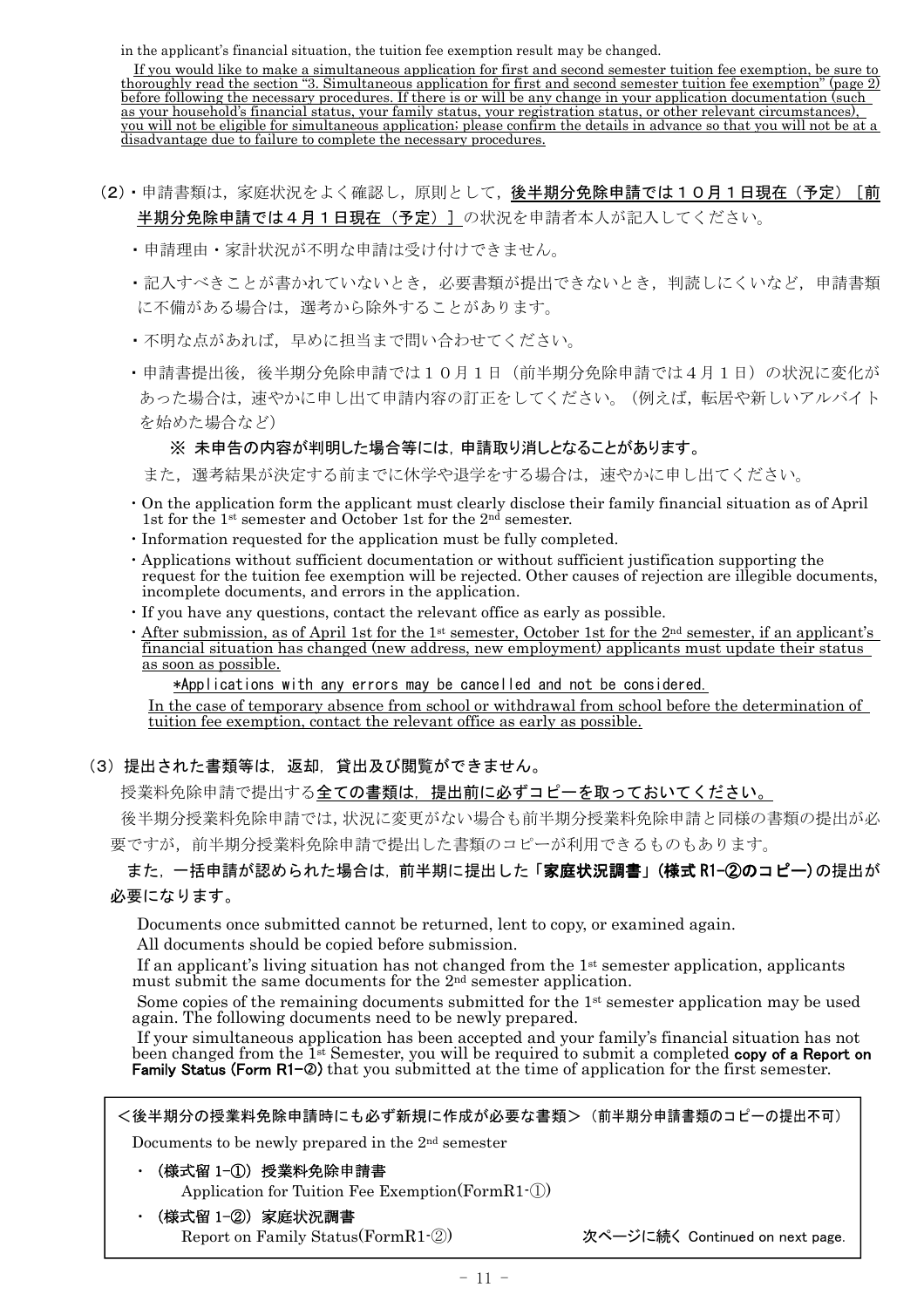前ページからの続き Continued from previous page.

- ・(様式留2)収入状況等申告書 Statement of Income Status, etc. (FormR2)
- ・(様式留3)事情聴取調書 Hearing Report on the Situation of the Applicant(FormR3)
- (様式留5)給与等支給(見込)証明書 Certificate of (Expected) income (FormR5)
- ・その他,前半期分申請時から状況が変化し内容が変わる書類 Other documents whose contents have changed from the 1<sup>st</sup> semester application

(4) TA(ティーチングアシスタント)や RA(リサーチアシスタント)での勤務について

Applicants who work as a Teaching Assistant (TA) or Research Assistant (RA)

2021 年度に,TAやRAに採用されている場合,アルバイト収入の必要書類として次の(ア)と(イ)の書 類を一緒に提出してください。

- (ア)人事異動通知書(写):採用期間や時間単価のわかる書類
- (イ)勤務態様調書(写) :勤務予定総時間数及び月ごとの勤務時間数のわかる書類

If you are adopted as Teaching assistant (TA) or Research Assistant (RA) in AY2021, submit: Employment letter (photocopy) : detailing the adoption period and the hourly wage for TAs or RAs. TA RA schedule (photocopy) : detailing the total hours and monthly hours for TAs and RAs

# (5)「令和2年7月豪雨」, 「平成30年7月豪雨」等により本人が被災した場合について

- ・被災状況が**半壊以上**の世帯については,家計評価額の算出において,特別控除により,総収入額を控除 します。
- ・申請時に提出を必要とする書類は,「授業料免除申請書」,「家庭状況調書」,「(半壊以上の記 載がある)罹災証明書」(写)及び(授業料免除)結果通知用封筒(84円分の切手を貼付)です。

# Special deduction for victim students of the disasters caused by such as "2020 Kyushu Floods" or "Torrential Rains in July 2018".

- If the victim students of the torrential rains or the earthquake whose houses were **partially destroyed or** more seriously damaged by the disasters apply for tuition fee exemption, the University will deduct the total income of their households in calculating each applicant student's value of family budget.
- ・ Required application documents are Application for Tuition Fee Exemption, Report on Family Status, a copy of your Disaster Damage Certificate (indicating that your house was partially destroyed or more seriously damaged by the disasters), and a return envelope to be used for notification of the screening results of successful applicants of tuition fee exemption (with an 84-yen postal stamp pasted).

授業料免除申請時に提出していただく皆さんの個人情報については,授業料免除の選考以外の目的に利用する ことはありません。

提出していただく個人情報は,データ入力および帳票出力の目的で業務委託いたしますが,受託業者が個人情 報を法令及び本学との契約に則り取扱うよう厳正に管理いたします。

The personal information you submit at the time of application for a tuition fee exemption shall not be used for any other purposes than selection for such an exemption.

When Okayama University entrusts data processing of personal information to a subcontractor, Okayama University will make every effort to manage the contractor strictly so that the contractor exercises due diligence.